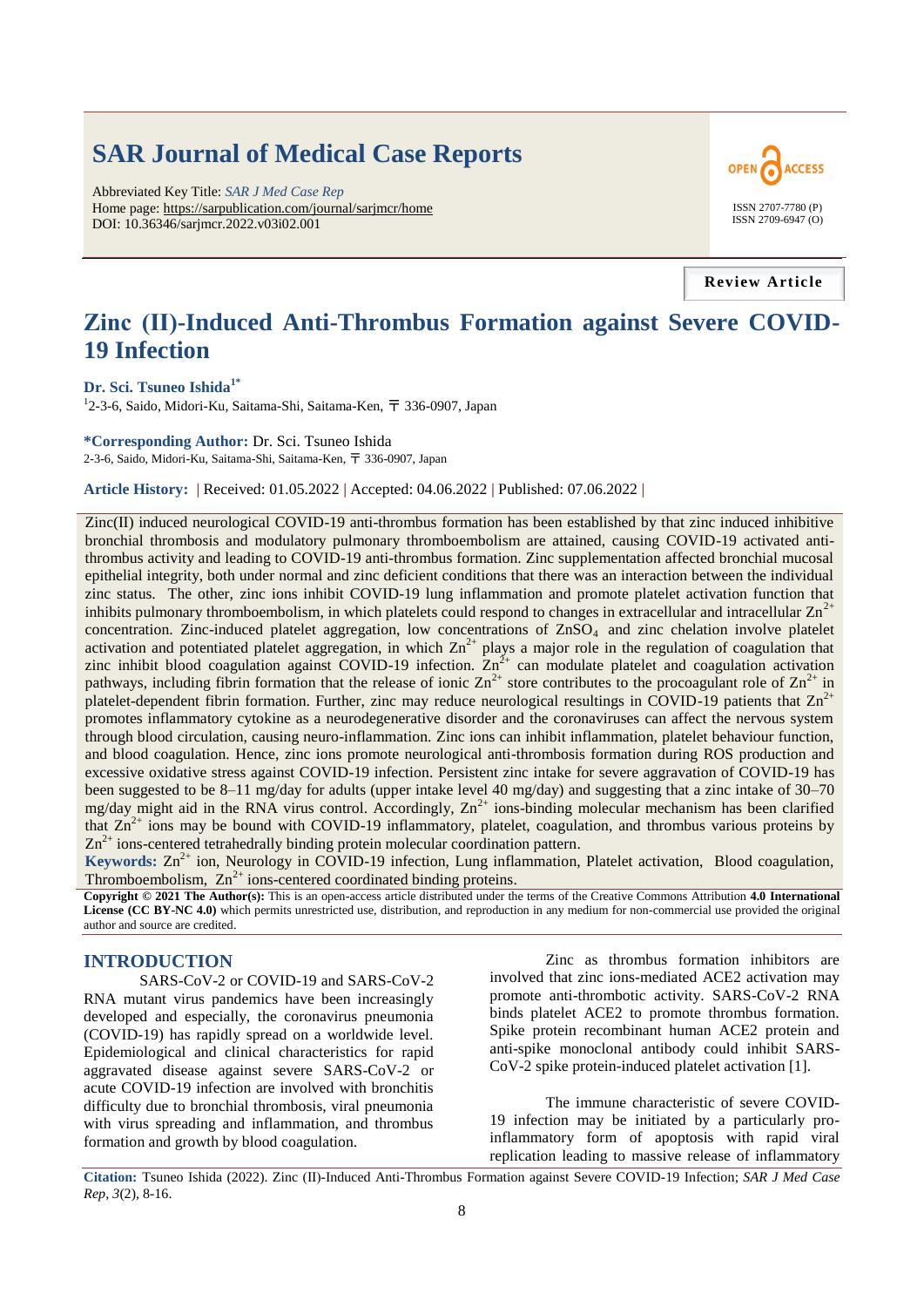mediators, which resulting in thrombus formation and eventually death [2]. Microvascular thrombosis in lung capillaries is common in cute (adult) respiratory distress syndrome (ARDS) and is particularly prominent in COVID-19 pneumonia [3]. COVID-19 thrombosis features are expressed as venous thromboem-bolism (VTE) included pulmonary embolism (PE) and deep vein thrombosis (DVT), in which the main characteristics of VTE in COVID-19 are the capacity to affect all in-hospital patients, regardless of intensive care unit (ICU) or non-ICU stay [4]. Since approximately one-fourth of patients admitted to the ICU setting developed VTE, careful monitoring of the patients for VTE and its complications is strongly advised. The optimization of anticoagulant dosing to prevent VTE is currently under investigation. Thus, thrombosis process becomes underlying that COVID19 associated coagulopathy seems to join SARS-CoV-2 RNA virus to spike protein ACE2 receptor, endotheall injury, abnormal blood flow, platelet activation, platelet-derived thrombin, and immuno-thrombosis [5]. COVID-19 infection results thrombosis of comsumption coagulopathy that progression of inflammation mediated hemostasis dysregulation to thrombotic outcomes leads cause of abnormal coagulopathy [6]. In addition, an association between COVID-19 Infection and the occurrence of neurological disorders in neurolysis procceses is particulaly noteworthy for severe COVID-19 complicate patients [7]. Thrombus formation process consists complicatedly of possessing numerous aspects and mechanisms of coagulation, blood cllotting factor, platelet activation and aggregation, and embolization [8].

On the other hand, zinc is an important trace element for immune cells and important enzymes that 0.01-0.1 mM  $\text{Zn}^{2+}$  induced significant reductions of clotting times in a concentration‐dependent manner. The procoagulant effect of  $Zn^{2+}$  occurred in the presence of  $Ca^{2+}$  but was inhibited by metal chelating agents. Higher levels of  $Zn^{2+}$  (> 0.2 mM final concentration) were required to accelerate thrombininduced clot formation in the presence of citrate or oxalate. Similarly with oxalated human plasma,  $> 0.2$ mM  $Zn^{2+}$  decreased the clotting time [9]. Further, zincinduced neurological promotive anti-thrombosis as neurobiology frontier that Zinc-induced thrombus research had been carried out that lower zinc concentration (0.1 to 0.3 mmol/l) induces aggregation of washed platelet suspensions and higher concentrations (1 to 3 mmol/l) of zinc were needed to aggregate platelets in platelet-rich plasma obtained from blood anticoagulated with low-molecular-weight heparin. The outcomes have been obtained that zinc increases the rate of thrombin-induced fibrin clot formation and inhibits thrombin inhibition by antithrombin, and that zinc plays an important role in hemostasis, platelet aggregation, thrombosis, and atherosclerosis [10]. Zinc is involved in blood clot formation that there is a lot of evidence linking zinc to

blood clotting. Zinc is released from cells called platelets that control blood clotting, and unwanted blood clots can form when zinc levels in the blood are faulty. It is unclear whether zinc inhibits VTE including pulmonary PE and DVT. Thus, zinc is involved in blood clot formation that there is a lot of evidence linking zinc to blood clotting.

In this review article, zinc (Ⅱ) induced COVID-19 bronchial and pulmatory thrombus during thrombus process and ROS generation is discussed under inflammatory, platelet behaviour, coagulation, subsequently the zinc-binding ptoteins molecular mechanism is clarified.

# **Thrombus process in COVID-19 infection**

COVID-19 thrombus process may consist of inflammatory activation, cytokine production, coagulation, thrombin generation, fibrin deposition, and blood clotty formation that a thrombus occurs when the hemostatic process, which normally occurs in response to injury, becomes activated in an uninjured or slightly injured vessel. A thrombus in a large blood vessel will decrease blood flow through that vessel (termed a mural thrombus) [11]. Hence, COVID-19 thrombus process is involved with the coagulation and the thromboembolism. The coagulopathy of COVID-19 presents with prominent elevation of D-dimer and fibrin/fibrinogen degradation products, whereas abnormalities in prothrombin time, partial thromboplastin time, and platelet counts are relatively uncommon in initial presentations [12]. Further, COVID-19 may contribute to venous thromboembolism (VTE) and result in immunothrombosis of COVID-19 [13]. The COVID-19-associated coagulopathy (CAC) and thrombosis have been resolved by the approaches that can induce the release of platelets and their activation and aggregation, and the generation of CAC also promotes coagulation [14].

Thus, COVID-19 thrombus process consists of inflammation, platelet function, blood coagulation, and thrombus formation.

## **Zinc induced COVID-19 neurological anti-thrombus activity in nervous system**

COVID-19 thrombosis is of particular importance to the neurologist. Cardiovascular diseases (CVD) is the leading cause of neurological comorbidity in COVID-19. Furthermore, venous thromboembolism (VTE) is a leading complication of most neurological conditions. In the COVID-19 thrombosis, (1) Widespread activation of this 'thromboinflammatory' response can result in sepsis induced coagulopathy, multi organ dysfunction, (2) SARS-CoV-2 can invade vascular endothelial cells, causing the loss of the normal anticoagulant function of the endothelium, (3) Loss of anticoagulant function combines with platelet hyperactivity, enhanced leucocyte tissue factor expression and complement activation release of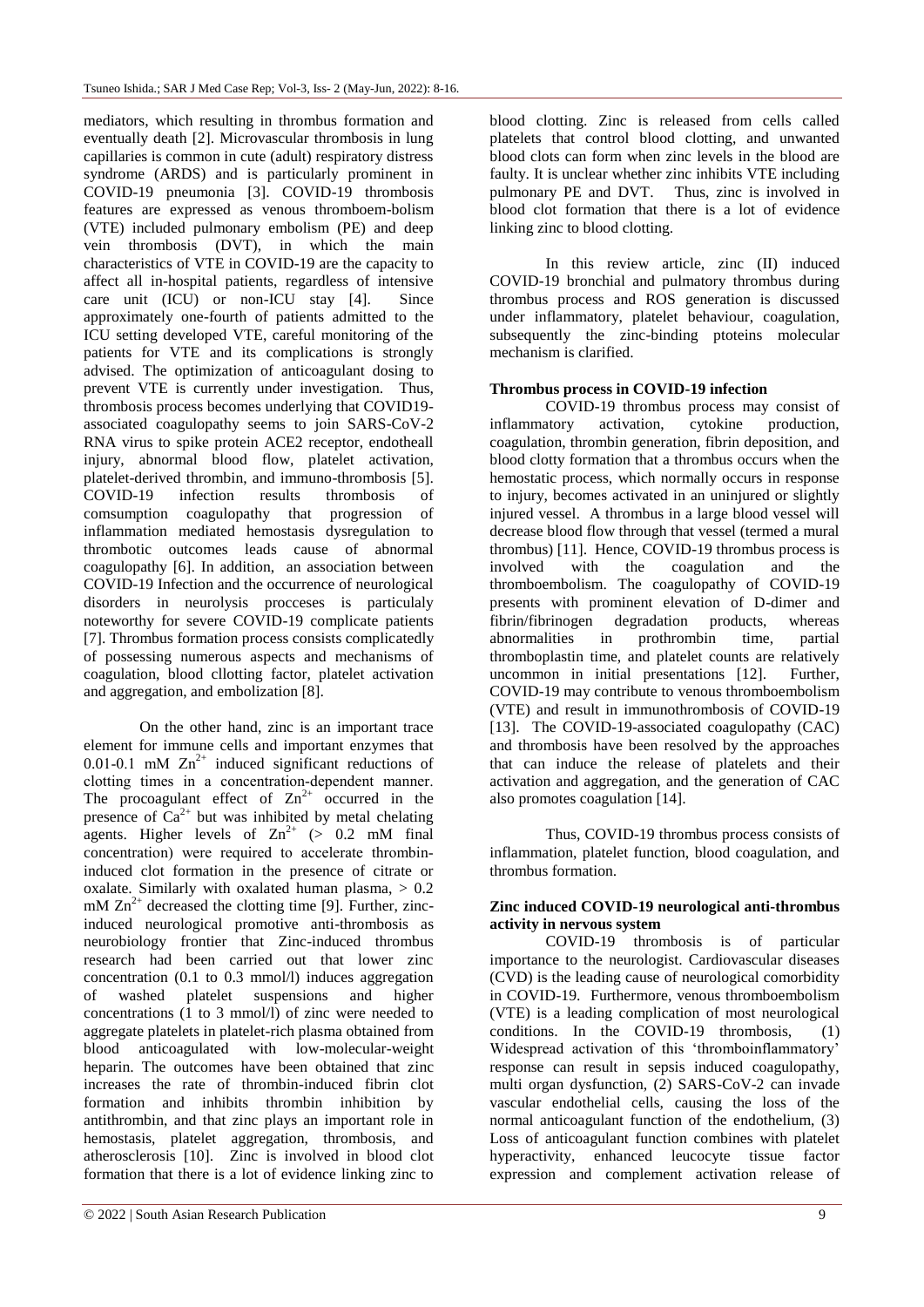neutrophil extracellular traps associated with the proinflammatory state in COVID-19 patients [15]. COVID-19 in neurological disorders can present with a large increase in systemic pro-inflammatory cytokines as a neurodegenerative disorder that cause neuroinflammation [16].

Zinc ion concentration is average 10 mg/g (wet weight) for mammal brain and roughly amounts to 0.15 mM for the blood serum and in extracellula fluid. In zinc nervous system, zinc deficiency results in behavioral symptoms, such as memory problems, malaise, or higher susceptibility to stress. Zinc in excess or deficit will cause pathological conditions that toxic levels of zinc have been shown to induce lethargy, neurotoxicity, and gliotoxicity, and high levels of zinc causes neuronal death in cortical cell tissue culture [17]. Hence, an excess of free zinc is detrimental and can lead to neuronal death. Zinc induced COVID-19 neurological anti-thrombus has been established by that zinc may promote COVID-19 neurological antithrombus, zinc dyshomeostasis may also be a hallmark of ageing and several neurological disorders [18], Zinc may promote inflammatory cytokine storms and the coronaviruses can affect the nervous system through blood circulation and cause neuroinflammation [16].

#### **Zinc ions prevent respiratory thrombosis and pulmonary thromboembolism in COVID-19 infection**

Zinc can prevent COVID-19 thrombosis that the contribution of extracellular or intracellular  $\text{Zn}^{2+}$  to megakaryocyte and platelet function and dysregulated  $\text{Zn}^{\overline{2+}}$  homeostasis in platelet-related diseases by focusing on thrombosis, ischemic stroke and storage pool diseases. Consequently, zinc ions can impair the coagulation pathway and fibrin clot formation in humans, which can be more critical in patients with combined defects of both  $\alpha$  and  $\delta$ -granules or with thrombocytopenia [19]. The role of thrombosis in the disease process of COVID-19 contributes to the morbidity and mortality of infected patients. While manifestation of VTE and arterial thrombosis in the neurovascular system is recognized.

The effectiveness of zinc intake in preventing or treating SARS-CoV-2 infections is considered that the daily recommended dietary intake (RDI) of elemental zinc is around 2 mg for infants up to 6 months of age and gradually increases to 11 mg for males and 8 mg for females older than 13 years. Tolerable upper limits for zinc are estimated to be 7 mg for children aged 1–3 years of age, increas-ing up to 25 mg for adults and females of any age who are pregnant or lactating. The no observed adverse effect level (NOAEL) for adults is around 50 mg/day [20].

Zinc plays a complex role in haemostatic modulation acting as an effector of coagulation, anticoagulation and fibrinolysis. The defense on the

severe bronchitis patients infected with SARS-CoV, MERS-CoV and SARS-CoV-2 has clinical features range from mild respiratory illness to severe acute respiratory disease. Both MERS and SARS patients in later stages develop respiratory distress and renal failure. The pneumonia appears to be the most frequent manifestation of SARS-CoV-2 infection, characterized primarily by fever, cough, dyspnea, and bilateral infiltrates on chest imaging that the period from infection to appearance of symptoms varies [21].

Thromboembolism prevention is necessary that the neurovascular and cardiovascular systems as thromboembolic phenomenon suggest different pathophysiology of damage [22]. Zinc lozenges with a daily dose of >75 mg of zinc may shorten the duration of the common cold. A daily dose higher than 100 mg of elemental zinc in a lozenge is probably not advisable, as it is questionable whether there are any additional therapeutic effects. In adults, doses up to the NOAEL of 50 mg/ day should be considered for the prevention of SARS-CoV-2 or other viral respiratory infections [23].

Thus, zinc (by using  $30 \sim 50 \sim 75$  mg/day-zinc lozenges or 0.01-0.2 mmol/L solution  $\text{Zn}^{\bar{2}+}$  ) could prevent COVID-19 respiratory and pulmatotry thrombus formations.

## **Zinc ions inhibits COVID-19 respiratory thrombus formation**

SARS-CoV-2 enters the target cells through the angiotensin-converting enzyme 2 (ACE2) receptor and the transmembrane protease, serine 2 (TMPRSS2). The TMPRSS2 inhibitors block the cellular entry of the SARS-CoV-2 virus through the downregulated priming of the SARS-CoV-2 spike protein [24]. The other, zinc used as anti-inflammatory agent inhibits transient receptor potential vanilloid 1 (TRPV1) to alleviate neuropathic pain [25] that TRPV1 might decrease the severity of the acute respiratory distress syndrome present in COVID-19 patients [26].

COVID-19 respiratory system disorders such as respiratory tract epithelium, alveolar epithelium and interstitium, vascular endothelium, and excessive respiratory drive could lead to venous thromboembolic disease and pulmonary microvascular thrombosis [27]. Zinc could decrease thrombus formation in a clinical context that zinc supplementation of the zinc deficient diet group affected the integrity of the bronchial epithelium was shown by the number and length of cilia, and the number of epithelial cells [28].

Thus, COVID-19 respiratory system disorders such as respiratory tract epithelium, alveolar epithelium and interstitium, vascular endothelium, and excessive respiratory drive could lead to venous thromboembolic disease and pulmonary microvascular thrombosis.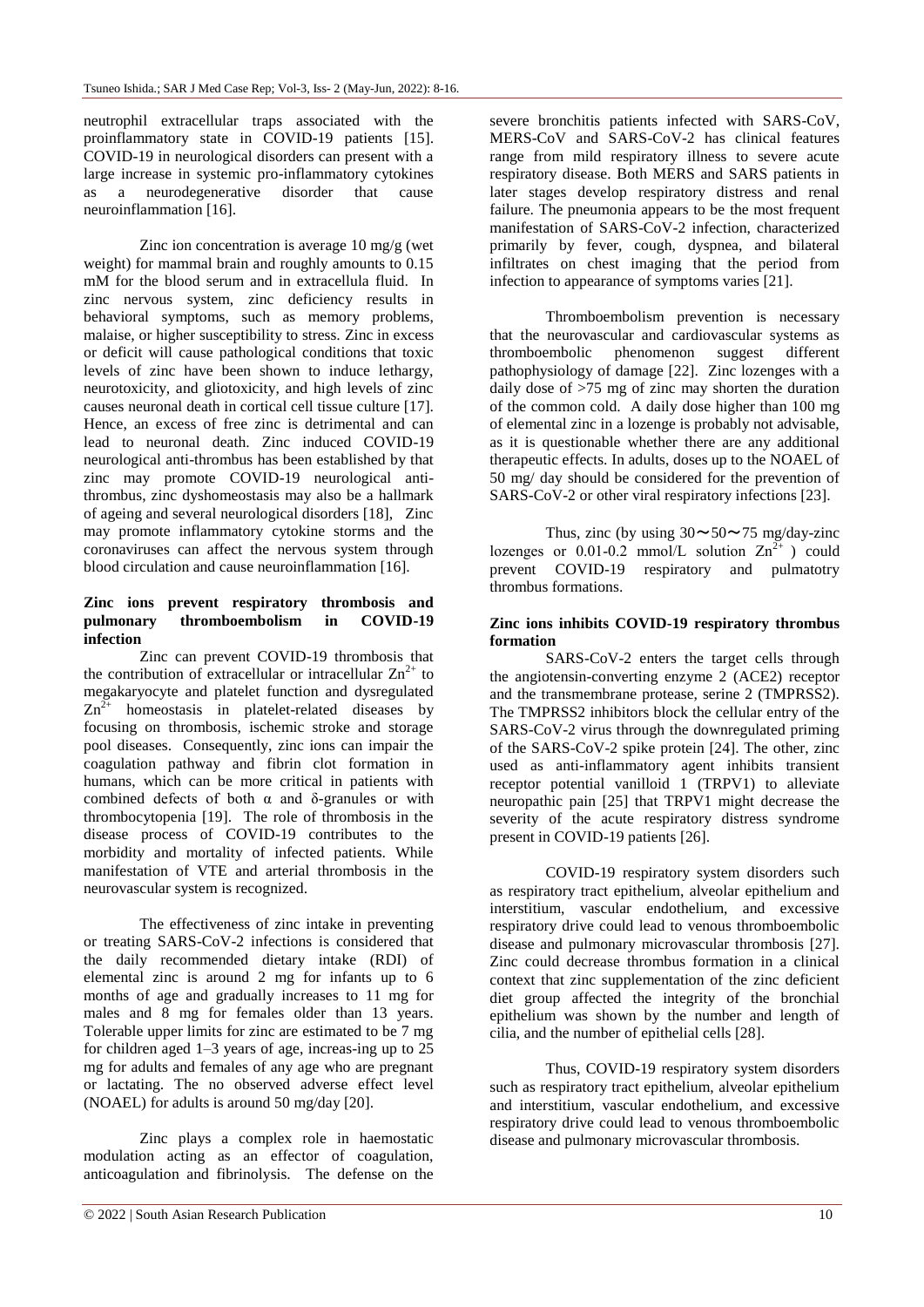## **Zinc ions modulate pulmonary thromboembolism against COVID-19 infection**

The role of ACE2 in multiple organ damage caused by COVID-19 and SARS-CoV, targeted blocking drugs against ACE2, and drugs that inhibit inflammation in order to provide the basis for subsequent related research, diagnosis and treatment [29]. Zinc induced ACE2 activation promotes activity of anti-thrombus formation and growth against COVID-19 infection. Zinc activates COVID-19 ACE2 as entry receptor that zinc induced ACE2 activation promotes the activity of anti-thrombus formation growth, in which ACE2 activation decreases thrombus formation and reduces platelet attachment to vessels [30]. Further, treatment of zinc supplement for cardiovascular diseases (CVD) and COVID-19 comorbidity should be treat preventing viral replication by inhibiting the RNA-Dependent RNA Polymerase (RdRp) of the SARS-CoV-2, and enhance protective immune responses, and restoring functional balance of ACE2 [31].

Zinc ions is a platelet agonist that zinc-induced platelet aggregation involves secondary mediators of platelet activation and low concentrations of  $\text{ZnSO}_4$ potentiated platelet aggregation by collagen-related peptide (CRP-XL), thrombin and adrenaline. Chelation of intracellular zinc reduced platelet aggregation induced by a number of different agonists, inhibited zinc-induced tyrosine phospho-rylation and inhibited platelet activation in whole blood under physiologically relevant flow conditions [32]. The other, although low serum zinc levels in critically ill patients infected by SARS-CoV-2, empirical zinc replacement should be avoided because of the risk of high-level toxicity (zinc levels  $\geq$ 120 µg/dL), namely, for serum zinc level=70 (low level)  $\sim$  120 (high level)  $\mu$ g/dl, and low zinc levels were established if zinc levels were <70 µg/dL. COVID-19 patients showed significantly lower zinc levels when compared to healthy controls: median 74.5 (interquartile range 53.4–94.6) mg/dl vs 105.8 (interquartile range 95.65– 120.90) mg/dl. Amongst the COVID-19 patients, 27 (57.4%) were found to be zinc deficient. These patients were found to have higher rates of complications, acute respiratory distress syndrome, corticosteroid therapy, prolonged hospital stay, and increased mortality. The odds ratio (OR) of developing complications was 5.54 for zinc deficient COVID-19 patients [33, 34].

The potential role of zinc as an adjuvant therapy for SARS-CoV-2 may be broader than just antiviral and/or immunological support. Zinc also plays a complex role in haemostatic modulation acting as an effector of coagulation, anticoagulation and fibrinolysis [35]. Zinc is an important cofactor in haemostasis and thrombosis that zinc compounds such as anti-coagulant [36], blood clotting [37], and thrombotic complication [38] can promote subsets of the reactions of the contact pathway, with implications for a variety of disease

states and prove useful in preventing thrombosis and the formation of obstructive clots.

SARS-CoV-2 can cause mild respiratory infections or severe acute respiratory syndrome with consequent inflammatory responses that considering inflammation plays a significant role in COVID-19 pathology. Anti-inflammatory treatments may hold promise for the management of COVID-19 complications [39]. However, the role of zinc in regulation of inflammatory response and pneumonia pathogenesis are important that zinc ions may inhibit COVID-19 lung inflammation.  $Zn^{2+}$  ions may possess anti-inflammatory effects in pneumonia with limiting tissue damage and systemic effects.

How anti-coagulation that occlusive pulmonary embolism (PE) strongly support a hypercoagulable state incurred by SARS-CoV-2 and the medical community to share a perspective about longterm management guidelines for SARS-CoV-2 associated venous thromboembolism (VTE) and prompt future research [40]. The presence of lung thrombosis seems a universally recognized feature of COVID-19 disease whether these thrombi can resolve in response to anticoagulant therapy is still matter of debate. Transient clinical improvement upon treatment with high dose of anti-coagulants could be observed within an old, organized thrombus detached from the arterial wall, consistent with re-canalization of the vessel [41]. Zinc ions promote platelet activation function and inhibit pulmonary thromboembolism, in which the influence of  $\text{Zn}^{2+}$  on platelet behaviour during thrombus formation and the contributions of exogenous and intracellular  $Zn^{2+}$  to platelet function have been evaluated having the mechanisms by which platelets could respond to changes in extracellular and intracellular  $\text{Zn}^2$ <sup>+</sup> concentration [42].  $\text{Zn}^2$ <sup>+</sup> accelerates clot formation by enhancing fibrin assembly, resulting in increased fibre thickness that  $\text{Zn}^{2+}$  promotes clotting and reduces fibrin clot stiffness in a Factor XIII or fibrin stabilizing factor (FXIII)-independent manner, suggesting that zinc may work in concert with FXIII to modulate clot strength and stability [43].  $Zn^{2+}$ -induced platelet activation is integrin aIIbb3-dependent that integrin αIIbβ3 is expressed at a high level in platelets and their progenitors, where it plays a central role in platelet functions, hemostasis, and arterial thrombosis. Zinc ions promote platelet activation that  $\text{Zn}^{2+}$ -induced platelet activation contributes to the procoagulant role in platelet-dependent fibrin formation, and leading to modulation of thrombosis formation [44]. Thus, zinc regulates coagulation, platelet aggregation, anticoagulation and fibrinolysis and outlines how zinc serves as a ubiquitous modulator of haemostasis and thrombosis.

Zinc inhibit blood coagulation against COVID-19 infection, activated platelets secrete zinc into the local microenvironment, the concentration of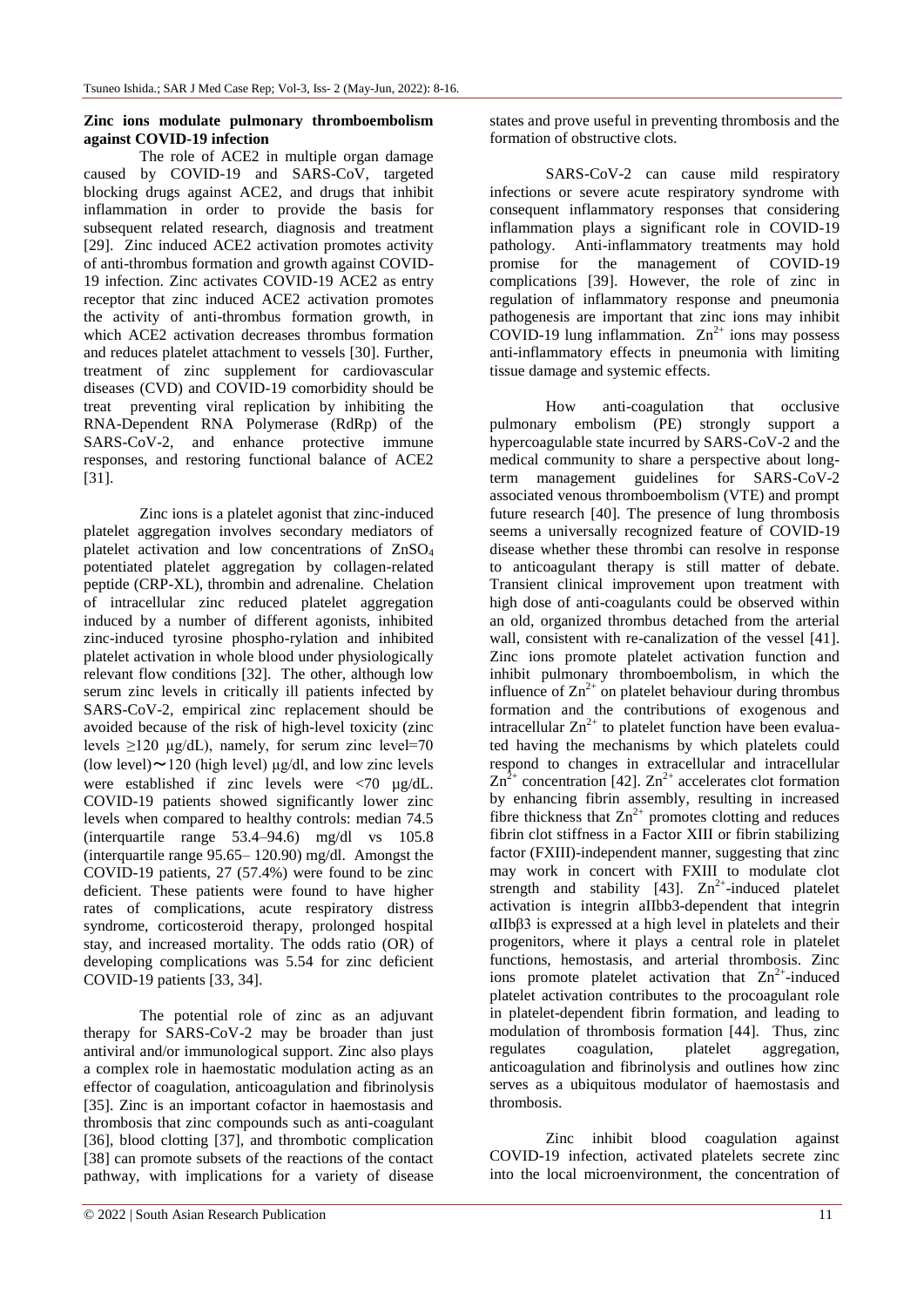zinc increases in the vicinity of a thrombus. Consequently, the role of zinc varies depending on the microenviron-ment of a feature that endows zinc with the capacity to spatially and temporally regulate haemostasis and thrombosis [45].

 $Zn^{2+}$  also circulates at a concentration of 10–20  $\mu$ M in the blood plasma.  $\text{Zn}^{2+}$  can modulate platelet and coagulation activation pathways, including fibrin formation that the release of ionic  $\sum n^{2+}$  store from secretory granules upon platelet activation contributes to the procoagulant role of  $\text{Zn}^{2+}$  in platelet-dependent fibrin formation [46].  $Zn^{2+}$  ions-induced platelet activation, blood coagulation, and thrombosis formation are mediated that persistent zinc ion concentration for aggravated COVID-19 patient is involved that zinc intake for severe aggravation of COVID-19 suggesting that the recommended daily allowance (RDA) of zinc according to the Dietary Recommendation Intake (DRI), is 8–11 mg/day for adults (tolerable upper intake level 40 mg/day) and that a zinc intake of 30–70 mg/day might aid in the COVID-19 RNA virus control [47]. Thus, 50 mg Zn/day caused a factor to increased platelet reactivity, which could cause a predisposition to increased coagulability [48].

Zinc induced COVID-19 also neurological anti-thrombosis with acute neurologic infectious patients is involed that neurological COVID-19 acute ischemic stroke in thrombus process occurs in a higher probability of early mortality and zinc ions-induced activated anti-thrombus activity is proceeded to support an ideal medical treatment regimen for patients presenting with acute ischemic stroke or to prevent acute ischemic stroke among hospitalized COVID-19 patients. Patients with COVID-19 were experiencing acute ischemic stroke in spite of therapeutic anticoagulation [49]. Thus, it is thought that zinc ionsinduced effects to severe COVID-19 neurological antithrombosis may become effective also against a soften nervous system.

Accordingly, COVID-19 ACE2 is an integral membrane-bound zinc-metallopeptidase that zinc ions can inhibit inflammation, platelet behaviour function, blood coagulation, and thrombosis formation against COVID-19 infection. Zinc influences thrombocyte aggregation and coagulation, indicating that zinc could decrease thrombus formation. In addition, COVID-19 mutation also possesses a high thrombophilic risk, but zinc ions could inhibit the coagulation and the thrombus formation [50]. The  $Zn^{2+}$  ions-binding molecular mechanism is considered that zinc ions may be bound by zinc ions centered tetrahedrally binding proteins molecular coordination.

### **Zinc induced ROS generation in COVID-19 infection**

In COVID−19 infections, the large artery inflammation secondary to the cytokine storm results in the formation of unlimited quantities of reactive oxygen species (ROS) produced through activation of the mitochondrial respiratory chain, peroxisomal fatty acid metabolism, and flavoprotein oxidases. In addition, COVID-19 infection is associated with the generation of interleukins and tumor necrosis factor (TNF  $\alpha$ ), which increase neutrophil myeloperoxidase (MPO) activity. Excessive MPO activity can generate the Fenton reaction to further produce ROS that including the highly reactive hydroxyl radical (•OH), superoxide  $(O_2\bullet)$  and hydrogen peroxide MPO-H<sub>2</sub>O<sub>2</sub> [51]. Oxidative stress by ROS is related to all the main changes observed in other inflammatory and infectious diseases. The host's response to viral infection emphasizes oxidative stress rather than the virus's mechanisms of aggression [52].

The high neutrophil to lymphocyte ratio observed in critically ill patients with COVID-19 is associated with excessive levels of ROS, which promote a cascade of biological events that drive pathological host responses. ROS induce tissue damage, thrombosis and red blood cell (RBC) dysfunction, which contribute to COVID-19 disease severity. Free radical scavengers could be beneficial for the most vulnerable patients. Excessive oxidative stress might be responsible for the alveolar damage, thrombosis and RBC dysregulation seen in COVID-19. Anti-oxidants and elastase inhibitors may have therapeutic potential [53].

ROS are involved in the regulation of all of the major processes that promote the formation of venous thrombi. Oxidative stress also appears to control the remodeling of a venous thrombus and adjacent vein wall including fibrinolysis, sterile inflammation, extracellular matrix deposition and its remodeling, and neovascularization [54]. DVT formation and resolution are influenced by ROS through modulation of the coagulation, fibrinolysis, proteolysis and the complement system, as well as platelets, endothelial cells, neutrophils, monocytes and fibroblasts. Functional controlling with  $Zn^{2+}$  ions and ROS production in platelets could inhibit thrombus formation [55]. Zinc could decrease thrombus formation in a clinical context. Complications of SARS-CoV2 infections also include tissue damage affecting the gastrointestinal system, the liver, kidneys, blood vessels. Balanced zinc homeostasis is essential for tissue recovery after mechanical and inflammationmediated damage, adding more potential benefits of zinc supplemen-tation of COVID-19 patients. Antioxidant treatments can abolish the possible participation of ROS generated by thrombosis in neutrophils activated by the COVID–19 infection [56]. Thus, zinc influences thrombocyte aggregation, coagulation, and thrombosis.

As mentioned above, zinc (Ⅱ) ions-induced anti-inflammation, platelet activation, aggregation,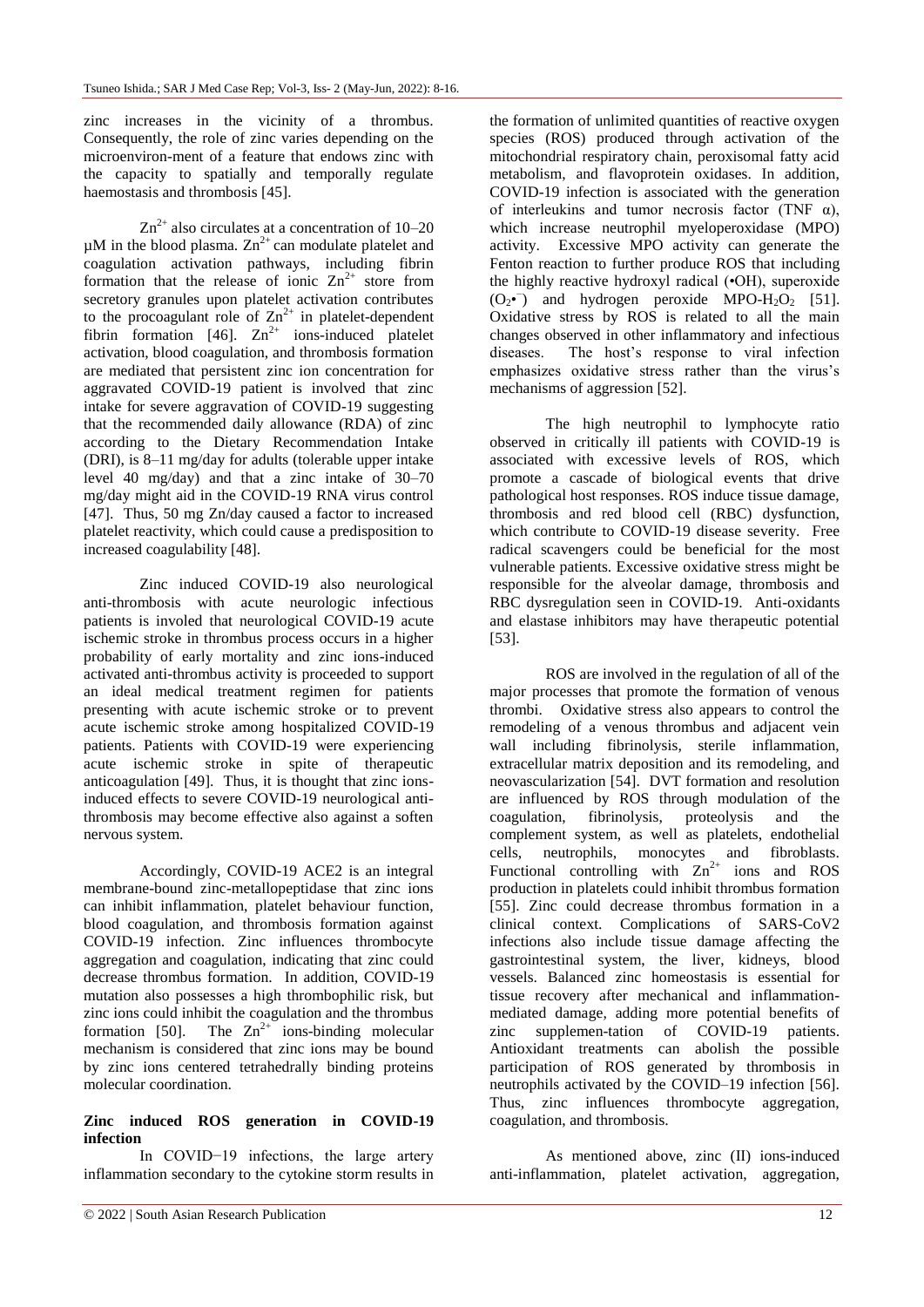blood anti-coagulation, and reducing neurological thrombotic formation during thrombus process and ROS production against severe COVID-19 infection are expressed in *Table 1. Accordingly*, zinc ions-binding molecular mechanism becomes clarified that zinc ions could be bound with inflammatory, thrombocytic, coagulative, and thrombotic proteins by  $\text{Zn}^{2+}$  ionscentered coordinated tetrahedrally binding proteins.

| Table-1: Zn <sup>2+</sup> ions-induced anti-inflammation, platelet activation, blood anti-coagulation, and reduced |
|--------------------------------------------------------------------------------------------------------------------|
| neurological anti-thrombus formation during thrombus process and ROS production against severe COVID-19            |
| infection                                                                                                          |

| <b>Anti-Inflammation</b><br>$\mathbf{Zn}^{2+}$                                                                                                                                                                     | <b>Platelet Behaviour</b>                                                                                                                                                  | <b>Anti-Coagulation</b>                                                                                                       | <b>Anti-Thrombus</b><br><b>Formation</b>                                                                                                                                                                                             |
|--------------------------------------------------------------------------------------------------------------------------------------------------------------------------------------------------------------------|----------------------------------------------------------------------------------------------------------------------------------------------------------------------------|-------------------------------------------------------------------------------------------------------------------------------|--------------------------------------------------------------------------------------------------------------------------------------------------------------------------------------------------------------------------------------|
| $\rightarrow$ Zn <sup>2+</sup> , ROS<br>$\rightarrow$                                                                                                                                                              | $\rightarrow$ Zn <sup>2+</sup> , ROS                                                                                                                                       | $\rightarrow$ Zn <sup>2+</sup> , ROS                                                                                          | $\rightarrow$ Zn <sup>2+</sup> , ROS                                                                                                                                                                                                 |
| · TRPV1 decreases<br>respiratory distress<br>syndrome<br>· Regulation of<br>inflammatory<br>response.<br>· Inhibition of lung<br>inflammation<br>$\cdot$ ROS in lung<br>inflammation<br>result oxidative<br>stress | · Zinc-induced,<br>ZnSO <sub>4</sub><br>Zn chelation<br>promote<br>platelet activation.<br>· ROS regulate<br>platelet function<br>·Platelet-dependent<br>fibrin formation. | · Anti-coagulation<br>integrin aIIbb3-<br>dependent.<br>· Zinc controls<br>blood cllotting.<br>· ROS stimulate<br>coagulation | $\cdot$ Zn <sup>2+</sup> -induced platelet<br>activation enhances<br>anti-thrombus growth.<br>· ROS resolve venous<br>thrombus<br>· Zinc promotes COVID-<br>19 reduced neurologi-<br>cal anti-thrombosis and<br>anti-ischemic stroke |

## **CONCLUSIONS**

 $Zn^{2+}$  ions-induced neurological COVID-19 inhibitive respiratory thrombosis and modulatory acute pulmonary thromboembolism during thrombus process and ROS production have been established, leading to anti-thrombus formation, subsequently zinc binding molecular mechanism is clarified.

Zinc induced COVID-19 ACE2 activation as entry receptor promotes activity of anti-thrombus formation and growth that the ACE2 activation decreases thrombus formation and reduces platelet attachment to vessels. Thrombus process becomes underlying that COVID19-associated coagulopathy seems to join SARS-CoV-2 RNA virus to spike protein ACE2 receptor, abnormal blood flow, platelet activation, platelet-derived thrombin, and immunothrombosis. Zinc can inhibit inflammation, platelet behaviour function, blood coagulation, and thrombus formation against COVID-19 infection. Zinc ions could decrease thrombus formation that zinc supplementation of the zinc deficient diet group affected the integrity of the bronchial epithelium, in which was shown by the number and length of cilia, and the number of epithelial cells and zinc supplementation affected bronchial mucosal epithelial integrity, both under normal and zinc deficient conditions that there was an interaction between the

individual zinc status and zinc supplementation in terms of the number of bronchial mucosal epithelial cells. An excess of free zinc is detrimental and can lead to neuronal death.

The other, zinc ions promote platelet activation function and modulate pulmonary thromboembolism, in which the influence of  $\text{Zn}^{2+}$  on platelet behaviour during thrombus formation and the contributions of exogenous and intracellular  $\text{Zn}^{2+}$  to platelet function are evaluated having the mechanisms by which platelets could respond to changes in extracellular and intracellular  $Zn^{2+}$  concentration.

 $\text{Zn}^{2+}$ -induced platelet activation is integrin aIIbb3-dependent.  $Zn^{2+}$  plays a major role in the regulation of coagulation that zinc inhibit blood coagulation against COVID-19 infection that  $\text{Zn}^{2+}$  can modulate platelet and coagulation activation pathways, including fibrin formation that the release of ionic  $\text{Zn}^{2+}$ store from secretory granules upon platelet activation contributes to the procoagulant role of  $\text{Zn}^{2+}$  in plateletdependent fibrin formation.

Further, zinc induced COVID-19 neurological anti-thrombus has been established by that zinc may promote COVID-19 neurological anti-thrombosis. Neurological COVID-19 acute ischemic stroke in thrombus process occurs in a higher probability of early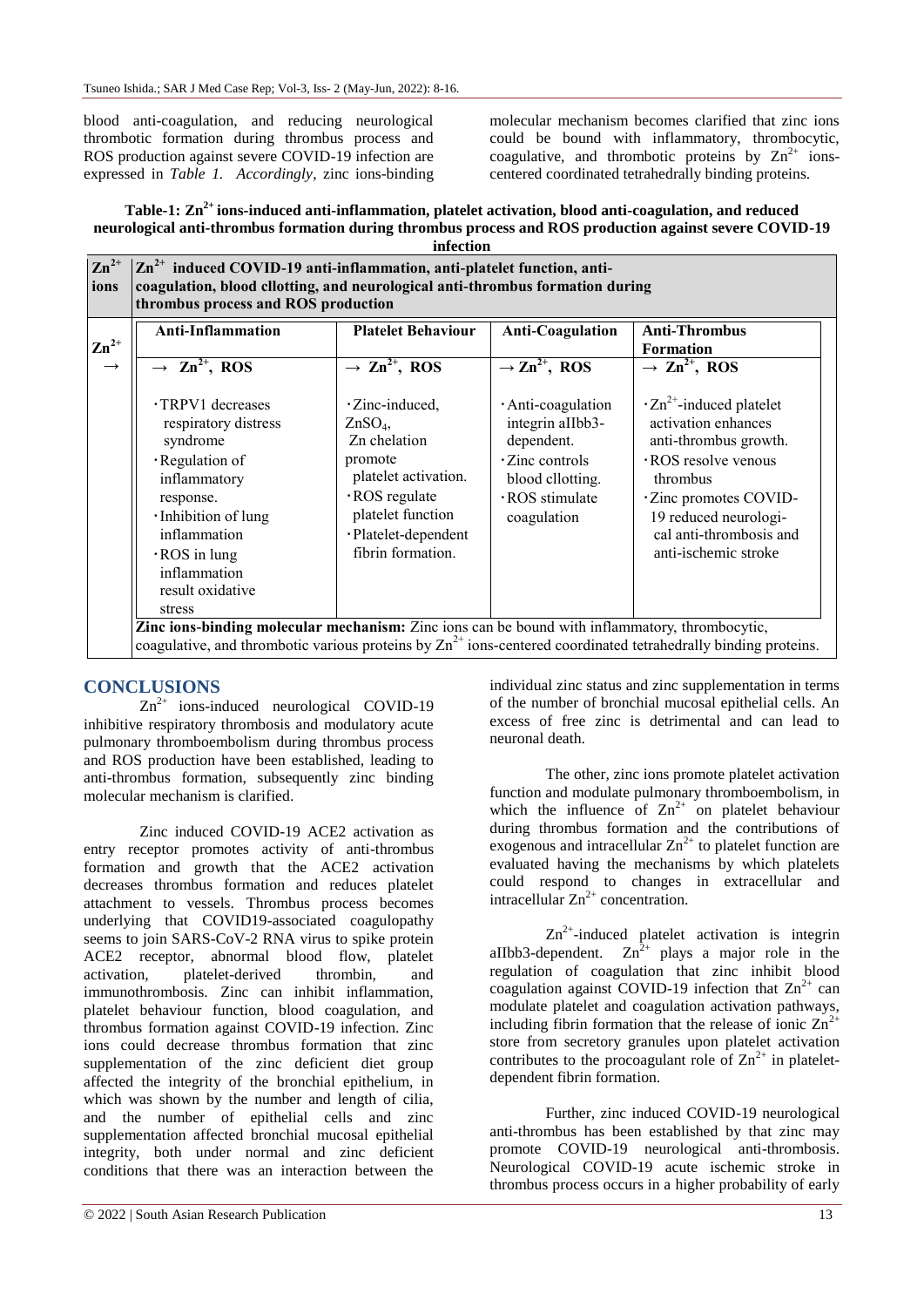mortality and zinc ions-induced activated anti-thrombus activity is proceeded to support an ideal medical treatment regimen for patients presenting with acute ischemic stroke or to prevent acute ischemic stroke among hospitalized COVID-19 patients.

Zinc induced lung inflammatory ROS productions lead to that especially, ROS induce tissue damage, thrombosis and RBC dysfunction, which contribute to COVID-19 disease severity that free radical scavengers could be beneficial for the most vulnerable patients. Excessive oxidative stress might be responsible for the alveolar damage, thrombosis and RBC dysregulation seen in COVID-19.

Persistent zinc intake for severe aggravation of COVID-19 has suggested that RDA is 8–11 mg/day for adults (tolerable upper intake level 40 mg/day), suggesting that a zinc intake of 30–70 mg/day might aid in the RNA viruses control. Thus, zinc ions can inhibit inflammation, platelet behaviour function, blood coagulation that zinc ions promote neurological antithrombosis formation during ROS production, excessive oxidative stress, and thrombus process against COVID-19 infection.

Accordingly, zinc ions-binding molecular mechanism has been clarified that  $Zn^{2+}$  ions may be bound with COVID-19 inflammatory, platelet, coagulation, thrombus various proteins by  $\text{Zn}^{\hat{2}+}$  ionscentered tetrahedrally binding protein molecules coordination pattern.

## **ABBREVIATIONS**

**ACE2=**angiotensin-converting enzyme 2. **ARDS=**acute (adult) respiratory distress syndrome, **ATE=**arterial thromboembolism, **CAC=**COVID-19-associated coagulopathy, **COVID-19=**coronavirus disease-2019, **COVID AtoZ=**COVID-19, Using Ascorbic Acid and Zinc Supplementation, **CRP=**collagen-related peptide, **CUS=** compression ultrasound, **CVD=**cardiovascular diseases, **DRI=**dietary reference intake, **DVT=**deep vein thrombosis, **ER=** endoplasmatic reticulum, **ICU=**intensive care unit, **MPO=** myeloperoxidase, **NIH=**National Institutes of Health, **NOAEL=**no observed adverse effect level, **PE=**pulmonary embolism, **RDA=**recommended daily allowance, **RDI=**recommended dietary intake, **RBC=**red blood cell, **RdRp=**RNA-dependent RNA Polymerase, **ROS=**reactive oxygen species, **SARS=**severe acute respiratory syndrome coronavirus 2, **TMPRSS2=**transmembrane serine protease 2, **TNF=**tumor necrosis factor, **TRPV1=**transient receptor potential vanilloid 1, **VTE=**venous thromboembolism,

## **REFERENCES**

1. Zhang, S., Liu, Y., Wang, X., Yang, L., Li, H., Wang, Y., & Hu, L. (2020). SARS-CoV-2 binds platelet ACE2 to enhance thrombosis in COVID-19. *Journal of hematology & oncology*, *13*(1), 1-22.

- 2. Price, L. C., McCabe, C., Garfield, B., & Wort, S. J. (2020). Thrombosis and COVID-19 pneumonia: the clot thickens!. *European Respiratory Journal*, *56*(1).
- 3. Brosnahan, S. B., Jonkman, A. H., Kugler, M. C., Munger, J. S., & Kaufman, D. A. (2020). COVID-19 and respiratory system disorders: current knowledge, future clinical and translational research questions. *Arteriosclerosis, thrombosis, and vascular biology*, *40*(11), 2586-2597.
- 4. Gąsecka, A., Borovac, J. A., Guerreiro, R. A., Giustozzi, M., Parker, W., Caldeira, D., & Chiva-Blanch, G. (2021). Thrombotic complications in patients with COVID-19: pathophysiological mechanisms, diagnosis, and treatment. *Cardiovascular drugs and therapy*, *35*(2), 215-229.
- 5. Boonyawat, K., Chantrathammachart, P., Numthavaj, P., Nanthatanti, N., Phusanti, S., Phuphuakrat, A., ... & Angchaisuksiri, P. (2020). Incidence of thromboembolism in patients with COVID-19: a systematic review and metaanalysis. *Thrombosis journal*, *18*(1), 1-12.
- 6. Katneni, U. K., Alexaki, A., Hunt, R., Schiller, T., DiCuccio, M., Buehler, P. W., ... & Kimchi-Sarfaty, C. (2020). Consumptive Coagulopathy and Thrombosis during severe COVID-19 infection: Potential Involvement of VWF/ADAMTS13.
- 7. Beghi, E., Feigin, V., Caso, V., Santalucia, P., & Logroscino, G. (2020). COVID-19 infection and neurological complications: present findings and future predictions. *Neuroepidemiology*, *54*(5), 364- 369.
- 8. Hosseinzadegan, H., & Tafti, D. K. (2017). Modeling thrombus formation and growth. *Biotechnology and bioengineering*, *114*(10), 2154-2172.
- 9. Marx, G., & Eldor, A. (1985). The procoagulant effect of zinc on fibrin clot formation. *American journal of hematology*, *19*(2), 151-159.
- 10. Heyns A du, P., Eldor, A., Yarom, R., & Marx, G. (1985). Zinc-induced platelet aggregation is mediated by the fibrinogen receptor and is not accompanied by release or by thromboxane synthesis.
- 11. Editor of Clinica Chimica Acta Journal. (2020). COVID-19 infection and thrombosis *Clinica Chimica Acta* 510: 344-346.
- 12. Connors, J. M., & Levy, J. H. (2020). COVID-19 and its implications for thrombosis and anticoagulation. *Blood*, *135*(23), 2033-2040.
- 13. Loo, J., Spittle, D. A., & Newnham, M. (2021). COVID-19, immunothrombosis and venous thromboembolism: biological mechanisms. *Thorax*, *76*(4), 412-420.
- 14. Connors, J. M., & Levy, J. H. (2020). COVID-19 and its implications for thrombosis and anticoagulation. *Blood*, *135*(23), 2033-2040.
- 15. Tan, L., Lin, Z. C., Ray, J., Wesselingh, R., Oxley, T. J., McFadyen, J., ... & Hutton, E. (2020).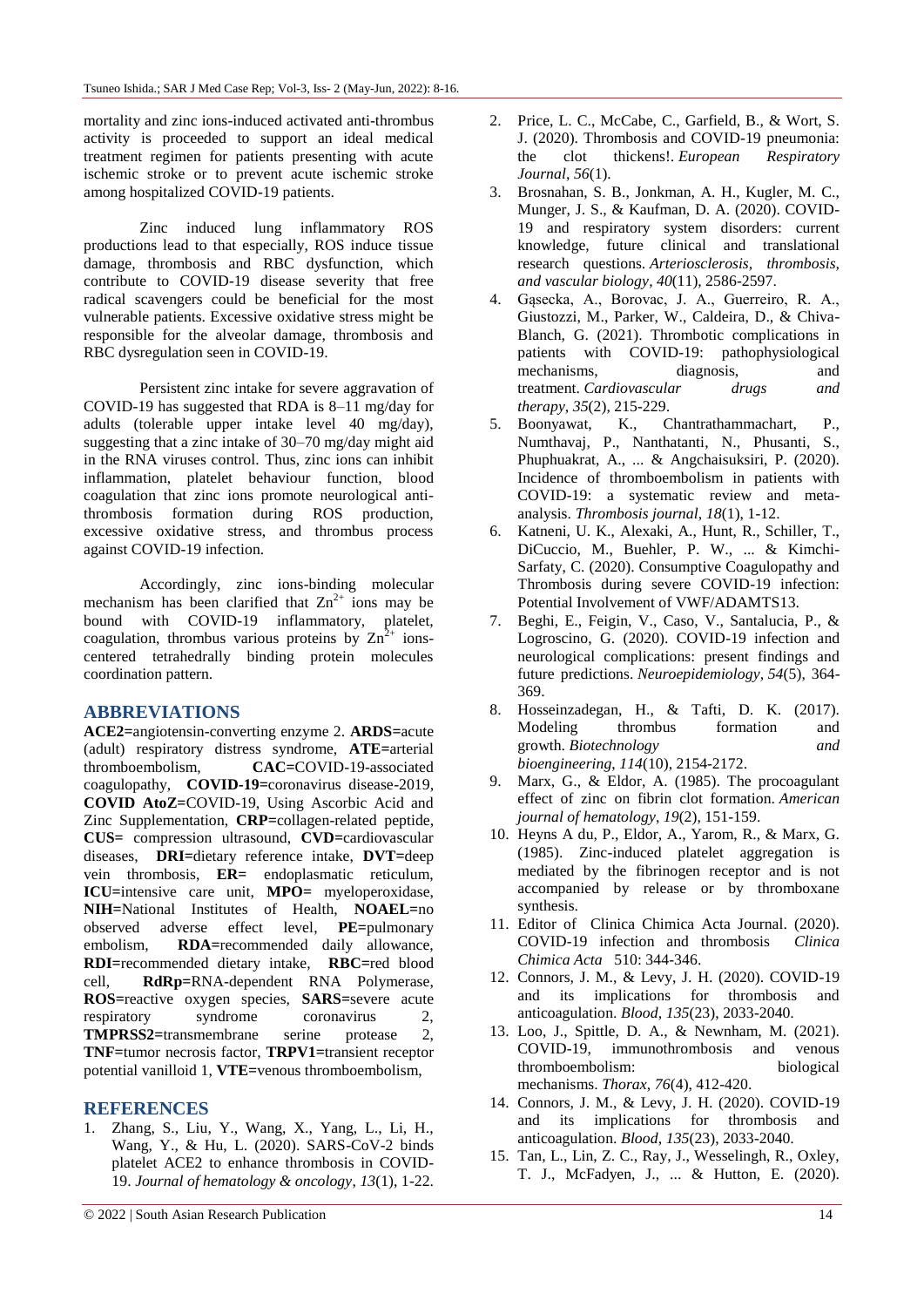Neurological implications of COVID-19: a review of the science and clinical guidance. *BMJ neurology open*, *2*(2).

- 16. Amruta, N., Chastain, W. H., Paz, M., Solch, R. J., Murray-Brown, I. C., Befeler, J. B., ... & Bix, G. (2021). SARS-CoV-2 mediated neuroinflammation and the impact of COVID-19 in neurological disorders. *Cytokine & growth factor reviews*, *58*, 1- 15.
- 17. Bartzatt, R. (2017). Neurological impact of zinc excess and deficiency in vivo. *European Journal of Nutrition & Food Safety (ISSN: 2347-5641)*, *7*(3), 155.
- 18. Coverdale, J. P., Khazaipoul, S., Arya, S., Stewart, A. J., & Blindauer, C. A. (2019). Crosstalk between zinc and free fatty acids in plasma. *Biochimica et Biophysica Acta (BBA)-Molecular and Cell Biology of Lipids*, *1864*(4), 532-542.
- 19. Mammadova-Bach, E., & Braun, A. (2019). Zinc homeostasis in platelet-related diseases. *International Journal of Molecular Sciences*, *20*(21), 5258.
- 20. Hunter, J., Arentz, S., Goldenberg, J., Yang, G., Beardsley, J., Mertz, D., & Leeder, S. (2020). Rapid review protocol: zinc for the prevention or treatment of COVID-19 and other coronavirusrelated respiratory tract infections. *Integrative medicine research*, *9*(3), 100457.
- 21. Gupta, M. K., Vemula, S., Donde, R., Gouda, G., Behera, L., & Vadde, R. (2021). In-silico approaches to detect inhibitors of the human severe acute respiratory syndrome coronavirus envelope protein ion channel. *Journal of Biomolecular Structure and Dynamics*, *39*(7), 2617-2627.
- 22. Pillai, P., Joseph, J. P., Fadzillah, N. H. M., & Mahmod, M. (2021). Covid-19 and major organ thromboembolism: Manifestations in neurovascular and cardiovascular systems. *Journal of Stroke and Cerebrovascular Diseases*, *30*(1), 105427.
- 23. Arentz, S., Hunter, J., Yang, G., Goldenberg, J., Beardsley, J., Myers, S. P., ... & Leeder, S. (2020). Zinc for the prevention and treatment of SARS-CoV-2 and other acute viral respiratory infections: a rapid review. *Advances in integrative medicine*, *7*(4), 252-260.
- 24. Hoffmann, M., Kleine-Weber, H., Schroeder, S., Krüger, N., Herrler, T., Erichsen, S., ... & Pöhlmann, S. (2020). SARS-CoV-2 cell entry depends on ACE2 and TMPRSS2 and is blocked by a clinically proven protease inhibitor. *cell*, *181*(2), 271-280.
- 25. Luo, J., Bavencoffe, A., Yang, P., Feng, J., Yin, S., Qian, A., & Hu, H. (2018). Zinc inhibits TRPV1 to alleviate chemotherapy-induced neuropathic pain. *Journal of Neuroscience*, *38*(2), 474-483.
- 26. Nahama, A., Ramachandran, R., Cisternas, A. F., & Ji, H. (2020). The role of afferent pulmonary innervation in ARDS associated with COVID-19 and potential use of resiniferatoxin to improve prognosis: A review. *Medicine in drug*

*discovery*, *5*, 100033.

- 27. Brosnahan, S. B., Jonkman, A. H., Kugler, M. C., Munger, J. S., & Kaufman, D. A. (2020). COVID-19 and respiratory system disorders: current knowledge, future clinical and translational research questions. *Arteriosclerosis, thrombosis, and vascular biology*, *40*(11), 2586-2597.
- 28. Darma, A., Ranuh, I. G. M. R. G., Merbawani, W., Setyoningrum, R. A., Hidajat, B., Hidayati, S. N., ... & Sudarmo, S. M. (2020). Zinc supplementation effect on the bronchial cilia length, the number of cilia, and the number of intact bronchial cell in zinc deficiency rats. *The Indonesian Biomedical Journal*, *12*(1), 78-84.
- 29. Li, S. R., Tang, Z. J., Li, Z. H., & Liu, X. (2020). Searching therapeutic strategy of new coronavirus pneumonia from angiotensin-converting enzyme 2: the target of COVID-19 and SARS-CoV. *European Journal of Clinical Microbiology & Infectious Diseases*, *39*(6), 1021-1026.
- 30. Fraga‐Silva, R. A., Sorg, B. S., Wankhede, M., deDeugd, C., Ferreira, A. J., Jun, Y., & Raizada, M. K. (2009). Ace2 activation promotes antithrombotic activity. *The FASEB Journal*, *23*, 593-15.
- 31. Karim, M., Sultana, S., Sultana, R., & Rahman, M. T. (2020). Potential role of Zinc supplement in CVD and COVID-19 co-morbidity. *ScienceOpen Preprints*.
- 32. Watson, B. R., White, N. A., Taylor, K. A., Howes, J. M., Malcor, J. D. M., Bihan, D., & Pugh, N. (2016). Zinc is a transmembrane agonist that induces platelet activation in a tyrosine phosphorylation-dependent

manner. *Metallomics*, *8*(1), 91-100.

- 33. Gonçalves, T. J. M., Gonçalves, S. E. A. B., Guarnieri, A., Risegato, R. C., Guimarães, M. P., de Freitas, D. C., ... & Parrillo, E. F. (2021). Association Between Low Zinc Levels and Severity of Acute Respiratory Distress Syndrome by New Coronavirus SARS‐CoV‐2. *Nutrition in Clinical Practice*, *36*(1), 186-191.
- 34. Jothimani, D., Kailasam, E., Danielraj, S., Nallathambi, B., Ramachandran, H., Sekar, P., ... & Rela, M. (2020). COVID-19: Poor outcomes in patients with zinc deficiency. *International Journal of Infectious Diseases*, *100*, 343-349.
- 35. Mammadova-Bach, E., & Braun, A. (2019). Zinc homeostasis in platelet-related diseases. *International Journal of Molecular Sciences*, *20*(21), 5258.
- 36. Jablan, J., Rajkovic, M. G., Inic, S., Petlevski, R., & Domijan, A. M. (2018). Impact of anticoagulants on assessment of zinc in plasma. *Croatica Chemica Acta*, *91*(3), 317-322.
- 37. Wang, Y., Ivanov, I., Smith, S. A., Gailani, D., & Morrissey, J. H. (2019). Polyphosphate, Zn2+ and high molecular weight kininogen modulate individual reactions of the contact pathway of blood clotting. *Journal of Thrombosis and*